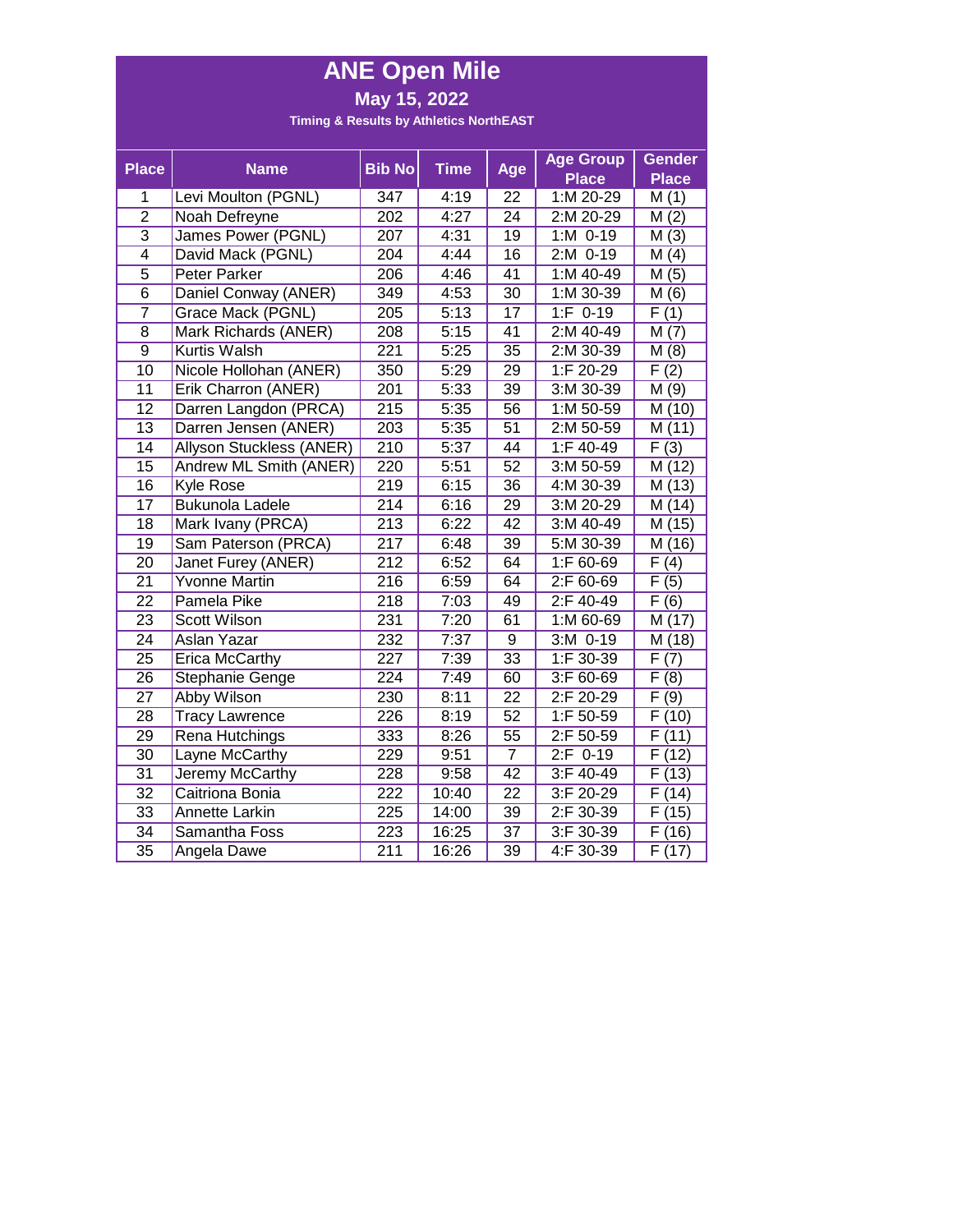# **ANE School Mile**

**Timing & Results by Athletics NorthEAST May 15, 2022**

| <b>Place</b>    |                            | <b>Bib No</b>    | <b>Time</b> | Age             | <b>Age Group</b> | <b>Gender</b>               | <b>School</b>          |
|-----------------|----------------------------|------------------|-------------|-----------------|------------------|-----------------------------|------------------------|
|                 | <b>Name</b>                |                  |             |                 | <b>Place</b>     | <b>Place</b>                |                        |
| 1               | Sawyer LeBlanc (PGNL)      | 242              | 4:36        | 15              | 1:M 13-15        | M(1)                        | <b>Macdonald Drive</b> |
| $\overline{2}$  | Aidan Douglas              | 236              | 4:57        | $\overline{15}$ | 2:M 13-15        | M(2)                        | <b>Macdonald Drive</b> |
| $\overline{3}$  | <b>Nathan Hopkins</b>      | 237              | 5:09        | $\overline{16}$ | 1:M 16-18        | M(3)                        | Holy Trinity Hi        |
| 4               | <b>Brady Lawlor (PGNL)</b> | 239              | 5:13        | $\overline{17}$ | 2:M 16-18        | M(4)                        | O'Donel High           |
| $\overline{5}$  | Henry Pearson              | $\overline{267}$ | 5:26        | $\overline{12}$ | 1:M 12-12        | M(5)                        | Rennie's River         |
| 6               | Mariano Calvo (PGNL)       | 235              | 5:28        | 16              | 3:M 16-18        | M(6)                        | Beaconsfield Ju        |
| $\overline{7}$  | <b>Matthew Earle</b>       | 260              | 5:32        | $\overline{13}$ | 3:M 13-15        | M<br>(7)                    | <b>Macdonald Drive</b> |
| 8               | Benjamin Avery (PGNL)      | 233              | 5:34        | $\overline{15}$ | 4:M 13-15        | M(8)                        | <b>Brookside Inter</b> |
| $\overline{9}$  | Clara Yetman               | 245              | 5:51        | $\overline{14}$ | 1:F 13-15        | $\overline{F(1)}$           | St. Paul's Juni        |
| 10              | Harlow LeBlanc             | 251              | 6:14        | $\overline{12}$ | 1:F 12-12        | $\overline{F(2)}$           | Mary Queen of P        |
| 11              | Jake Lundrigan             | 265              | 6:16        | $\overline{12}$ | 2:M 12-12        | M(9)                        | St. George's El        |
| $\overline{12}$ | Zackary Nwokedi            | 338              | 6:18        | 10              | 1:M 10-10        | M (10)                      | Roncalli Elemen        |
| $\overline{13}$ | Sam Schwartz               | 342              | 6:18        | 10              | $2: M 10-10$     | M(11)                       | <b>Rennie's River</b>  |
| 14              | Allie Ryan                 | 255              | 6:19        | $\overline{12}$ | $2:F 12-12$      | $\overline{F(3)}$           | Mary Queen of P        |
| 15              | Sabina Pande               | 254              | 6:24        | 13              | 2:F 13-15        | $\overline{F(4)}$           | St. Paul's Juni        |
| 16              | Emma Synyard (PGNL)        | 258              | 6:27        | 12              | 3:F 12-12        | F(5)                        | <b>Admiral's Acade</b> |
| 17              | Maddy Ladha                | 250              | 6:29        | 12              | 4:F 12-12        | F(6)                        | <b>Rennie's River</b>  |
| $\overline{18}$ | Georgia Heffernan          | 247              | 6:30        | $\overline{13}$ | 3:F 13-15        | $\overline{\mathsf{F}}$ (7) | Lakecrest Indep        |
| 19              | <b>Brody Ryan</b>          | 341              | 6:32        | 10              | 3:M 10-10        | M (12)                      | Mary Queen of P        |
| $\overline{20}$ | <b>Alexander Hyde</b>      | 238              | 6:38        | $\overline{15}$ | $5: M$ 13-15     | Μ<br>(13)                   | Lakecrest Indep        |
| $\overline{21}$ | <b>Mohamad Khdario</b>     | 346              | 6:40        | $\overline{12}$ | $3: M 12 - 12$   | M (14)                      | <b>Macdonald Drive</b> |
| $\overline{22}$ | Davis Koren                | 289              | 6:42        | $\overline{11}$ | $1: M 11-11$     | M (15)                      | Rennie's River         |
| $\overline{23}$ | <b>Beau Paranchych</b>     | 266              | 6:42        | $\overline{13}$ | $6: M$ 13-15     | M (16)                      | Lakecrest Indep        |
| $\overline{24}$ | James Johnston             | 287              | 6:45        | $\overline{11}$ | $2: M 11-11$     | M (17)                      | Vanier Elementa        |
| $\overline{25}$ | <b>Ben Earle</b>           | 285              | 6:46        | $\overline{11}$ | $3: M 11-11$     | M (18)                      | Vanier Elementa        |
| $\overline{26}$ | Adrienne Shannahan         | 256              | 6:54        | $\overline{12}$ | $5:$ F 12-12     | F(8)                        | St. Bonaventure        |
| $\overline{27}$ | Maya Marmouche (PGNL)      | 252              | 6:56        | $\overline{13}$ | 4:F 13-15        | $\overline{F(9)}$           | Ecole Rocher-du        |
| $\overline{28}$ | Brianna Whelan (PGNL)      | 244              | 6:56        | $\overline{15}$ | $5:F 13-15$      | $\overline{F(10)}$          | St. Paul's Juni        |
| $\overline{29}$ | Anna Heffernan             | 246              | 6:58        | $\overline{13}$ | $6:$ F 13-15     | F(11)                       | Lakecrest Indep        |
| $\overline{30}$ | <b>Claire Daley</b>        | 270              | 6:59        | $\overline{11}$ | $1:$ F 11-11     | F(12)                       | Holy Family Sch        |
| $\overline{31}$ | <b>Adriannah Norris</b>    | 321              | 7:02        | 10              | $1:$ F 10-10     | $\overline{F(13)}$          | Mary Queen of P        |
| $\overline{32}$ | Cole Engelman              | 272              | 7:07        | 11              | $4:M$ 11-11      | M (19)                      | Lakecrest Indep        |
| $\overline{33}$ | Keaira Lawrence Pond       | 241              | 7:08        | 16              | 1:F 16-18        | F(14)                       | Villanova Junio        |
| $\overline{34}$ | Sarah Dawe                 | 284              | 7:08        | 11              | 2:F 11-11        | F(15)                       | Mary Queen of P        |
| 35              | lan Dunphy                 | 259              | 7:08        | 12              | 4:M 12-12        | M (20)                      | Elizabeth Park         |
| 36              | Andrew Johnston            | 334              | 7:11        | 9               | 1:M 0-9          | M (21)                      | Vanier Elementa        |
| 37              | <b>Thomas Evans</b>        | 261              | 7:19        | 13              | 7:M 13-15        | M (22)                      | St. Paul's Juni        |
| 38              | Natalie Rumbolt            | 323              | 7:30        | 10              | $2:F 10-10$      | $\overline{F}(16)$          | Mary Queen of P        |
| 39              | <b>Tristan Jenkins</b>     | 264              | 7:33        | 13              | 8:M 13-15        | M (23)                      | Carbonear Acade        |
| 40              | Claire Stamp               | 295              | 7:33        | 11              | $3:$ F 11-11     | F(17)                       | <b>Rennie's River</b>  |
| 41              | Lucy Coughlan              | 314              | 7:42        | 10              | $3:$ F 10-10     | F(18)                       | Mary Queen of P        |
| 42              | <b>Grace Snow</b>          | 257              | 7:49        | 13              | 7:F 13-15        | $\overline{F(19)}$          | St. Paul's Juni        |
| 43              | Ali Ben Rajeb              | 345              | 7:50        | 14              | 9:M 13-15        | M(24)                       | Roncalli Elemen        |
| 44              | Grace Ladha                | 305              | 7:53        | 10              | 4:F 10-10        | F(20)                       | Rennie's River         |
| 45              | Ayub Ben Rajeb             | 343              | 7:56        | 10              | $4:M$ 10-10      | M (25)                      | Roncalli Elemen        |
| 46              | Leonora Coady              | 330              | 8:05        | 8               | $1: F 0 - 9$     | F(21)                       | Hazelwood Eleme        |
| 47              | Jesse Lundrigan            | 318              | 8:05        | 10              | 5:F 10-10        | F(22)                       | St. George's El        |
| 48              | Rachel Wilson              | 328              | 8:06        | 10              | $6:FT10-10$      | F(23)                       | Mary Queen of P        |
| 49              | Leah Scott                 | 324              | 8:12        | 10              | 7:F 10-10        | F(24)                       | Mary Queen of P        |
| 50              | <b>Matthew Greey</b>       | 302              | 8:14        | 10              | $8:FT10-10$      | F(25)                       | Macdonald Drive        |
| 51              |                            |                  |             | 10              |                  |                             |                        |
|                 | Norah Seaborn              | 325              | 8:14        |                 | 9:F 10-10        | F(26)                       | St. Mary's Elem        |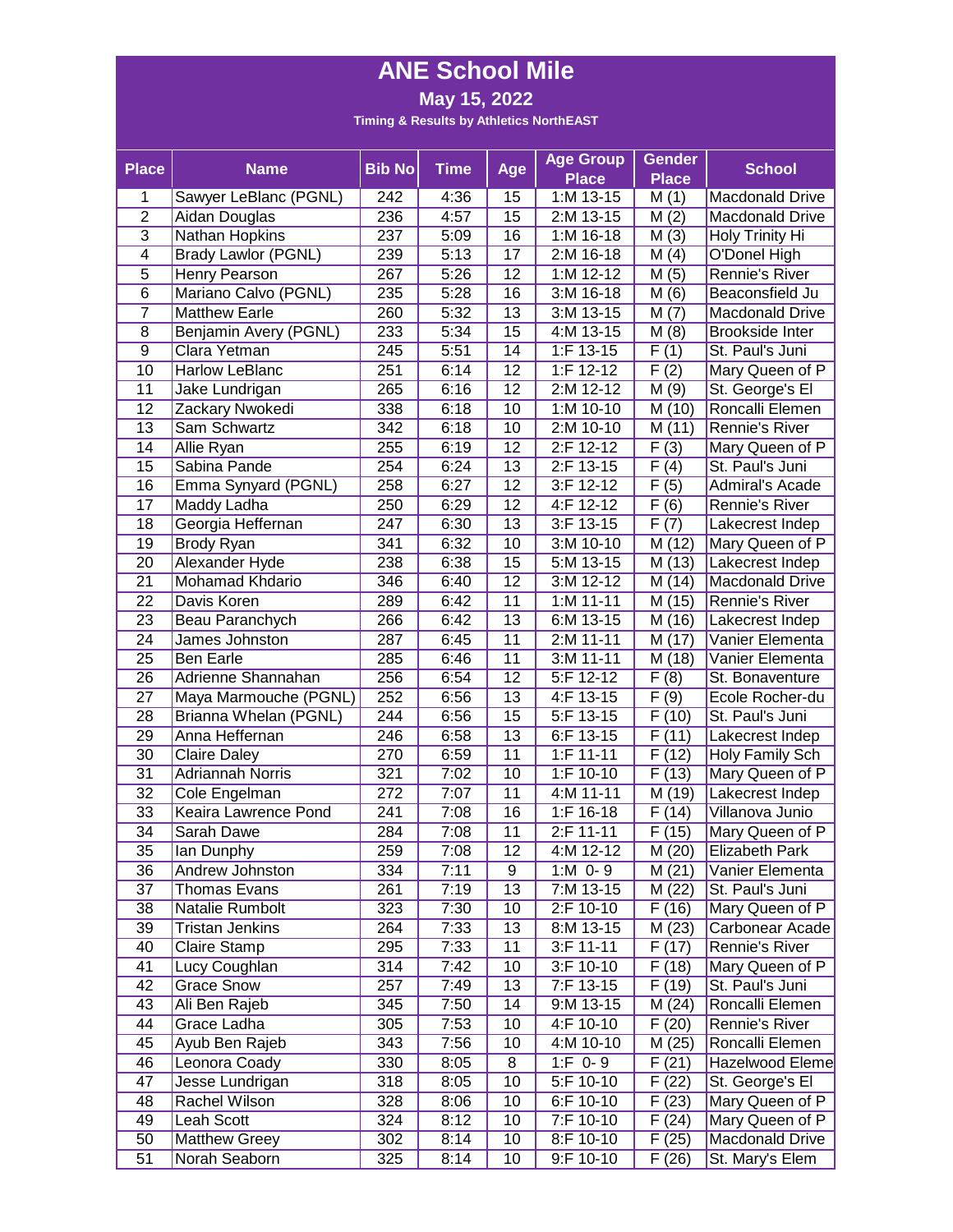# **ANE School Mile**

**May 15, 2022 Timing & Results by Athletics NorthEAST**

| <b>Place</b>    | <b>Name</b>                  | <b>Bib No</b><br><b>Time</b> |       | Age             | <b>Age Group</b> | <b>Gender</b>       | <b>School</b>          |  |
|-----------------|------------------------------|------------------------------|-------|-----------------|------------------|---------------------|------------------------|--|
|                 |                              |                              |       |                 | <b>Place</b>     | <b>Place</b>        |                        |  |
| 52              | Anna Clare Ladha             | 304                          | 8:14  | 10              | 10:F 10-10       | F(27)               | Rennie's River         |  |
| 53              | Ryan Murphy                  | 337                          | 8:15  | 10              | 5:M 10-10        | M(26)               | St. Mary's Elem        |  |
| 54              | Dawson Hickey                | 332                          | 8:17  | 10              | $6:M_10-10$      | M(27)               | <b>Holy Family Sch</b> |  |
| $\overline{55}$ | Alia Cerqueira               | 313                          | 8:21  | 10              | $11:$ F 10-10    | F(28)               | Mary Queen of P        |  |
| $\overline{56}$ | <b>Malcolm Andrews</b>       | 283                          | 8:22  | $\overline{11}$ | 5:M 11-11        | M (28)              | St. Edward's Sc        |  |
| $\overline{57}$ | Leila Kean                   | 288                          | 8:24  | 11              | 4:F 11-11        | $\overline{F}$ (29) | St. George's El        |  |
| 58              | Emily Lynch                  | 291                          | 8:25  | 11              | 5:F 11-11        | F(30)               | St. George's El        |  |
| 59              | Sarah Walsh                  | 327                          | 8:39  | 10              | $12:$ F 10-10    | $\overline{F(31)}$  | St. Mary's Elem        |  |
| 60              | <b>Xianne Robin Villaruz</b> | 282                          | 8:42  | $\overline{11}$ | 6:F 11-11        | F(32)               | <b>Macdonald Drive</b> |  |
| 61              | Jingzhi Cui                  | 300                          | 8:46  | 10              | 13:F 10-10       | F(33)               | <b>Macdonald Drive</b> |  |
| 62              | Lauren Jackson               | 317                          | 8:46  | 10              | 14:F 10-10       | F(34)               | Mary Queen of P        |  |
| 63              | Katelyn Coughlan             | 299                          | 8:46  | 10              | 15:F 10-10       | F(35)               | Holy Family Sch        |  |
| 64              | <b>Desmond Coady</b>         | 329                          | 8:46  | $\overline{7}$  | 2:M 0-9          | M (29)              | Hazelwood Eleme        |  |
| 65              | <b>Mason Regular</b>         | 340                          | 8:47  | 10              | 7:M 10-10        | M (30)              | Holy Family Sch        |  |
| 66              | <b>Hannah Smith</b>          | 326                          | 8:49  | 10              | 16:F 10-10       | F(36)               | Roncalli Elemen        |  |
| 67              | <b>Arnav Ganesh</b>          | 331                          | 8:52  | 10              | 8:M 10-10        | M(31)               | Roncalli Elemen        |  |
| 68              | <b>Elliott Barker</b>        | 234                          | 9:00  | 14              | 8:F 13-15        | F(37)               | Lakecrest Indep        |  |
| 69              | Anna McLellan                | 276                          | 9:05  | 11              | 7:F 11-11        | F(38)               | Lakecrest Indep        |  |
| 70              | <b>William Greey</b>         | 262                          | 9:05  | 12              | 5:M 12-12        | M (32)              | <b>Macdonald Drive</b> |  |
| 71              | Paige Mercer                 | 277                          | 9:22  | 11              | 8:F 11-11        | $\overline{F}$ (39) | Holy Family Sch        |  |
| $\overline{72}$ | Anna Jeans                   | 249                          | 9:24  | $\overline{12}$ | 6:F 12-12        | $\overline{F}$ (40) | <b>Macdonald Drive</b> |  |
| $\overline{73}$ | Alivia Lawrence Pond         | 240                          | 9:29  | $\overline{14}$ | $9:F 13-15$      | F(41)               | Villanova Junio        |  |
| $\overline{74}$ | Layla Russell                | 292                          | 9:35  | $\overline{11}$ | $9:F 11-11$      | F(42)               | St. George's El        |  |
| $\overline{75}$ | <b>Peter Snow</b>            | 268                          | 9:37  | $\overline{12}$ | $6: M$ 12-12     | M (33)              | St. George's El        |  |
| 76              | Tashfia Hasan                | 303                          | 9:48  | $\overline{10}$ | 17:F 10-10       | F(43)               | <b>Macdonald Drive</b> |  |
| $\overline{77}$ | <b>Isaac Lush</b>            | 290                          | 9:49  | $\overline{11}$ | $6: M 11-11$     | M(34)               | Rennie's River         |  |
| 78              | Abdelaziz Ben Rajeb          | 344                          | 9:50  | $\overline{12}$ | $7: M 12-12$     | M(35)               | Roncalli Elemen        |  |
| 79              | Wesley Ings                  | 263                          | 9:51  | $\overline{12}$ | $8: M 12 - 12$   | M (36)              | Lakecrest Indep        |  |
| 80              | Emelia Gogacz-O'Brien        | 286                          | 9:57  | $\overline{11}$ | 10:F 11-11       | $\overline{F(44)}$  | Rennie's River         |  |
| 81              | Valletta Jones               | 336                          | 9:58  | $\overline{9}$  | $2: F 0 - 9$     | $\overline{F(45)}$  | Beachy Cove Ele        |  |
| 82              | Marin O'Brien                | 281                          | 10:00 | 11              | 11:F 11-11       | $\overline{F(46)}$  | Admiral's Acade        |  |
| 83              | Megan Mckenna                | 275                          | 10:09 | $\overline{11}$ | 12:F 11-11       | F(47)               | <b>MacDonald Drive</b> |  |
| 84              | Jordyn Banfield              | 297                          | 10:16 | 10              | 18:F 10-10       | F(48)               | Admiral's Acade        |  |
| 85              | <b>Isabel Cooke</b>          | 298                          | 10:27 | 10              | 19:F 10-10       | F(49)               | <b>Macdonald Drive</b> |  |
| 86              | Evelyn Noonan                | $\overline{320}$             | 10:28 | $\overline{10}$ | 20:F 10-10       | F(50)               | Mary Queen of P        |  |
| 87              | Elizabeth Jane Namala        | 280                          | 10:28 | 11              | 13:F 11-11       | F(51)               | Macdonald Drive        |  |
| 88              | Madison McCarthy             | 306                          | 10:36 | 10              | 21:F 10-10       | F(52)               | Admiral's Acade        |  |
| 89              | Spencer Langille             | 273                          | 10:36 | 11              | 7:M 11-11        | M (37)              | Holy Family Sch        |  |
| 90              | Maci Mullowney               | 278                          | 10:37 | 11              | 14:F 11-11       | F(53)               | MacDonald Drive        |  |
| 91              | Alice Paterson               | 322                          | 10:50 | 10              | 22:F 10-10       | (54)<br>F           | Mary Queen of P        |  |
| 92              | <b>Brianna McCarthy</b>      | 253                          | 11:04 | 12              | 7:F 12-12        | F(55)               | <b>Holy Family Sch</b> |  |
| 93              | <b>Clyde Snow</b>            | 294                          | 11:13 | 11              | 8:M 11-11        | M (38)              | St. George's El        |  |
| 94              | Amber Dawe                   | 315                          | 11:36 | 10              | 23:F 10-10       | F(56)               | St. George's El        |  |
| 95              | Emma Foss                    | 316                          | 11:36 | 10              | 24:F 10-10       | F(57)               | St. George's El        |  |
| 96              | Ella Vokey                   | 296                          | 12:00 | 11              | 15:F 11-11       | $\overline{F(58)}$  | Brookside Inter        |  |
| 97              | Reese Dalton                 | 271                          | 12:28 | 11              | 16:F 11-11       | F(59)               | <b>Macdonald Drive</b> |  |
| 98              | Evangeline Coleman           | 269                          | 12:30 | 11              | 17:F 11-11       | F(60)               | <b>Macdonald Drive</b> |  |
| 99              | Ali Paranchych               | 309                          | 12:53 | 10              | 25:F 10-10       | F(61)               | Lakecrest Indep        |  |
| 100             | Maggie Wilson                | 312                          | 12:55 | 10              | 26:F 10-10       | F(62)               | Lakecrest Indep        |  |
| 101             | Evelyn Johnston              | 335                          | 13:07 | 5               | $3:F$ 0-9        | F(63)               | Vanier Elementa        |  |
| 102             | Weston Coleman               | 348                          | 14:18 | 10              | 9:M 10-10        | M (39)              | Macdonald Drive        |  |
|                 |                              |                              |       |                 |                  |                     |                        |  |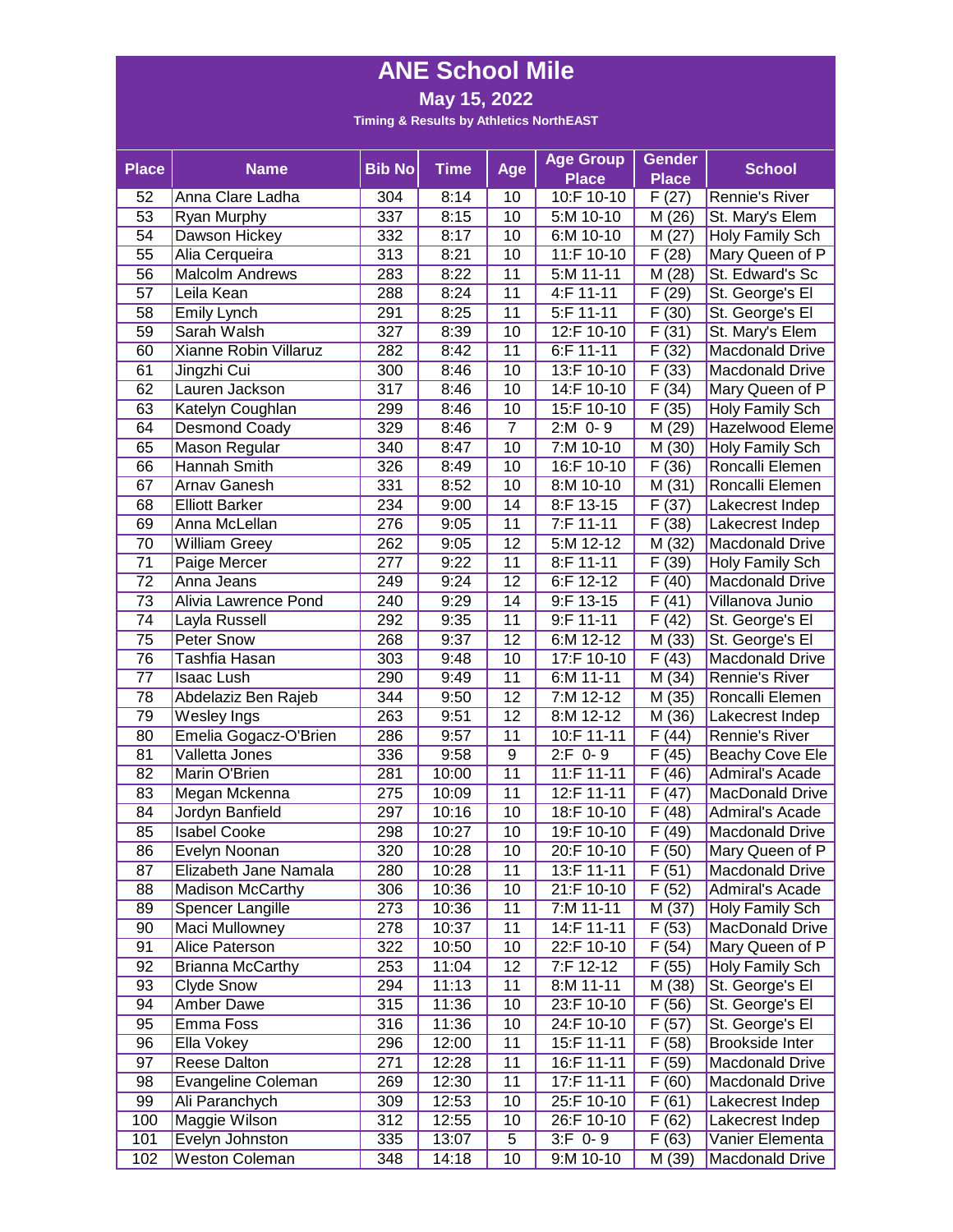# **ANE School Mile**

**May 15, 2022 Timing & Results by Athletics NorthEAST**

| Place | <b>Name</b>          | <b>Bib No</b> | Time  | Age | <b>Age Group</b><br><b>Place</b> | <b>Gender</b><br><b>Place</b> | <b>School</b>          |
|-------|----------------------|---------------|-------|-----|----------------------------------|-------------------------------|------------------------|
| 103   | <b>Hannah Mercer</b> | 308           | 14:31 | 10  | 27:F 10-10                       | F(64)                         | <b>Holy Family Sch</b> |
| 104   | Sonya McIver         | 307           | 14:36 | 10  | 28:F 10-10                       | F (65)                        | <b>Holy Family Sch</b> |
| 105   | Regan Nixon          | 319           | 15:18 | 10  | 29:F 10-10                       | F (66)                        | Roncalli Elemen        |
| 106   | Rebecca Smith        | 310           | 15:58 | 10  | 30:F 10-10                       | (67)                          | Admiral's Acade        |

| <b>Place</b>              | <b>Name</b>             | Age                       | <b>Time</b> | <b>School</b>          |  |  |  |  |  |  |
|---------------------------|-------------------------|---------------------------|-------------|------------------------|--|--|--|--|--|--|
| <b>Female K-3</b>         |                         |                           |             |                        |  |  |  |  |  |  |
| 1                         | Leonora Coady           | 8                         | 8:05        | <b>Hazelwood Eleme</b> |  |  |  |  |  |  |
| $\overline{2}$            | <b>Valletta Jones</b>   | 9                         | 9:58        | <b>Beachy Cove Ele</b> |  |  |  |  |  |  |
| 3                         | Evelyn Johnston         | $\overline{5}$            | 13:07       | Vanier Elementa        |  |  |  |  |  |  |
| Male K-3                  |                         |                           |             |                        |  |  |  |  |  |  |
| 1                         | Andrew Johnston         | 9                         | 7:11        | Vanier Elementa        |  |  |  |  |  |  |
| $\overline{2}$            | <b>Desmond Coady</b>    | $\overline{7}$            | 8:46        | Hazelwood Eleme        |  |  |  |  |  |  |
| Female Grade 4            |                         |                           |             |                        |  |  |  |  |  |  |
| 1                         | <b>Adriannah Norris</b> | 10                        | 7:02        | Mary Queen of P        |  |  |  |  |  |  |
| $\overline{2}$            | <b>Natalie Rumbolt</b>  | 10                        | 7:30        | Mary Queen of P        |  |  |  |  |  |  |
| $\overline{3}$            | Lucy Coughlan           | 10                        | 7:42        | Mary Queen of P        |  |  |  |  |  |  |
|                           |                         | <b>Male Grade 4</b>       |             |                        |  |  |  |  |  |  |
| 1                         | Zackary Nwokedi         | 10                        | 6:18        | Roncalli Elemen        |  |  |  |  |  |  |
| $\overline{2}$            | Sam Schwartz            | 10                        | 6:18        | <b>Rennie's River</b>  |  |  |  |  |  |  |
| $\overline{3}$            | <b>Brody Ryan</b>       | 10                        | 6:32        | Mary Queen of P        |  |  |  |  |  |  |
|                           |                         | <b>Female Grade 5</b>     |             |                        |  |  |  |  |  |  |
| 1                         | <b>Claire Daley</b>     | $\overline{11}$           | 6:59        | <b>Holy Family Sch</b> |  |  |  |  |  |  |
| $\overline{2}$            | <b>Sarah Dawe</b>       | 11                        | 7:08        | Mary Queen of P        |  |  |  |  |  |  |
| $\overline{3}$            | <b>Claire Stamp</b>     | 11                        | 7:33        | <b>Rennie's River</b>  |  |  |  |  |  |  |
|                           |                         | <b>Male Grade 5</b>       |             |                        |  |  |  |  |  |  |
| 1                         | Davis Koren             | 11                        | 6:42        | <b>Rennie's River</b>  |  |  |  |  |  |  |
| $\overline{2}$            | James Johnston          | $\overline{11}$           | 6:45        | Vanier Elementa        |  |  |  |  |  |  |
| $\overline{3}$            | <b>Ben Earle</b>        | $\overline{11}$           | 6:46        | Vanier Elementa        |  |  |  |  |  |  |
| <b>Female Grade 6</b>     |                         |                           |             |                        |  |  |  |  |  |  |
| 1                         | Harlow LeBlanc          | 12                        | 6:14        | Mary Queen of P        |  |  |  |  |  |  |
| $\overline{2}$            | Allie Ryan              | $\overline{12}$           | 6:19        | Mary Queen of P        |  |  |  |  |  |  |
| $\overline{3}$            | <b>Emma Synyard</b>     | $\overline{12}$           | 6:27        | <b>Admiral's Acade</b> |  |  |  |  |  |  |
| <b>Male Grade 6</b>       |                         |                           |             |                        |  |  |  |  |  |  |
| 1                         | Henry Pearson           | 12                        | 5:26        | Rennie's River         |  |  |  |  |  |  |
| $\overline{2}$            | Jake Lundrigan          | $\overline{12}$           | 6:16        | St. George's El        |  |  |  |  |  |  |
| $\overline{3}$            | <b>Mohamad Khdario</b>  | 12                        | 6:40        | <b>Macdonald Drive</b> |  |  |  |  |  |  |
|                           |                         | <b>Female Junior High</b> |             |                        |  |  |  |  |  |  |
| 1                         | Clara Yetman            | 14                        | 5:51        | St. Paul's Juni        |  |  |  |  |  |  |
| $\overline{2}$            | Sabina Pande            | 13                        | 6:24        | St. Paul's Juni        |  |  |  |  |  |  |
| $\overline{3}$            | Georgia Heffernan       | 13                        | 6:30        | Lakecrest Indep        |  |  |  |  |  |  |
|                           |                         | <b>Male Junior High</b>   |             |                        |  |  |  |  |  |  |
| 1                         | Sawyer LeBlanc          | 15                        | 4:36        | <b>Macdonald Drive</b> |  |  |  |  |  |  |
| $\overline{2}$            | <b>Aidan Douglas</b>    | $\overline{15}$           | 4:57        | <b>Macdonald Drive</b> |  |  |  |  |  |  |
| $\overline{3}$            | <b>Matthew Earle</b>    | 13                        | 5:32        | <b>Macdonald Drive</b> |  |  |  |  |  |  |
| <b>Female Senior High</b> |                         |                           |             |                        |  |  |  |  |  |  |
| 1                         | Keaira Lawrence Pond    | 16                        | 7:08        | Villanova Junio        |  |  |  |  |  |  |
|                           |                         | <b>Male Senior High</b>   |             |                        |  |  |  |  |  |  |
| 1                         | Nathan Hopkins          | 16                        | 5:09        | Holy Trinity Hi        |  |  |  |  |  |  |
| $\overline{2}$            | <b>Brady Lawlor</b>     | 17                        | 5:13        | <b>O'Donel High</b>    |  |  |  |  |  |  |
| $\overline{3}$            | Mariano Calvo           | 16                        | 5:28        | <b>Beaconsfield Ju</b> |  |  |  |  |  |  |
|                           |                         |                           |             |                        |  |  |  |  |  |  |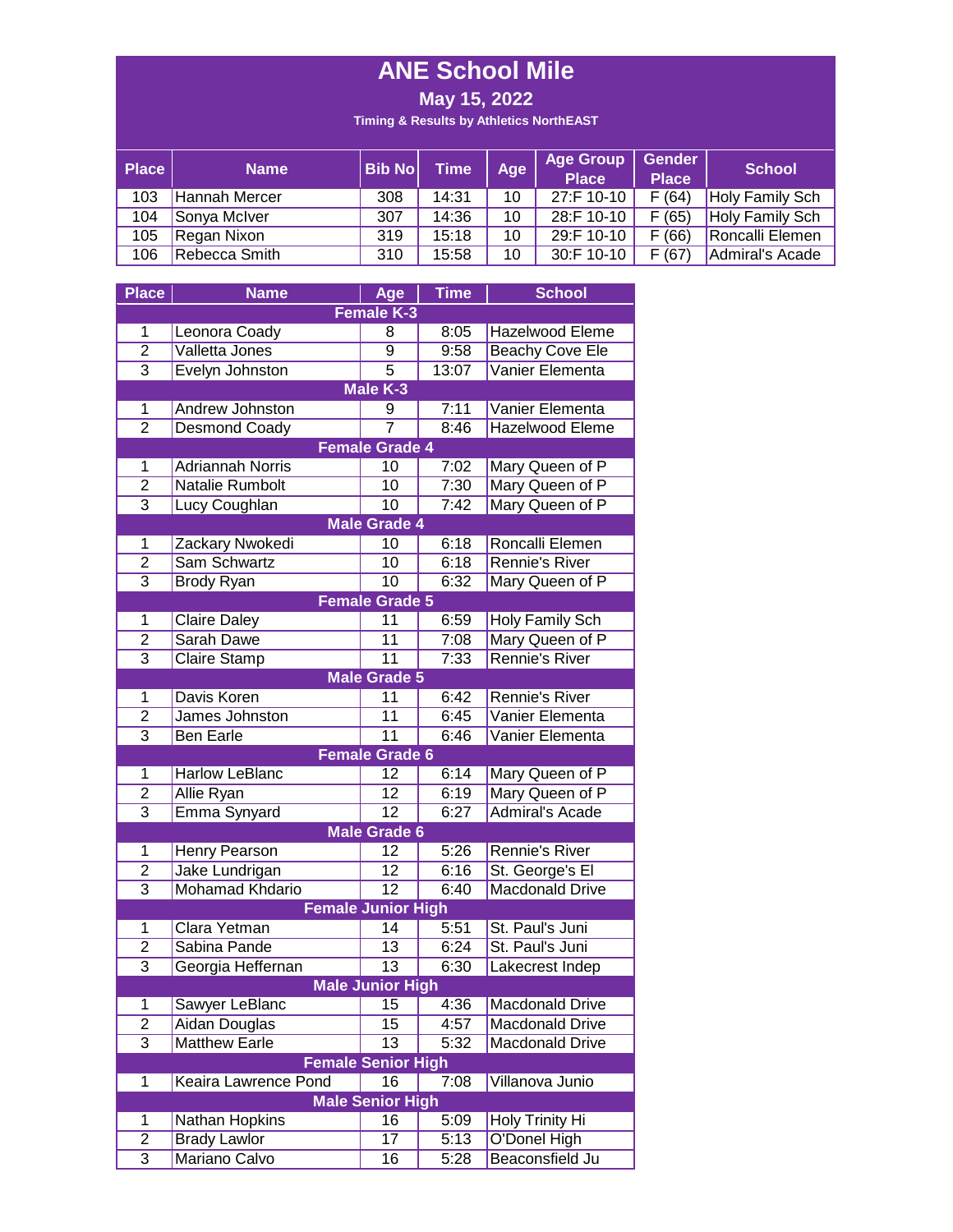### **ANE School Mile Team Summary Report**

**May 15, 2022**

**Timing & Results by Athletics NorthEAST**

| <b>Elementary</b> |                                   |                  |    |                |                |  |  |  |  |
|-------------------|-----------------------------------|------------------|----|----------------|----------------|--|--|--|--|
| <b>Place</b>      | Team                              | Top <sub>3</sub> |    | $\overline{2}$ | 3              |  |  |  |  |
|                   | <b>Rennie's River Elementary</b>  | 35               | 5  | 13             | 17             |  |  |  |  |
| 2                 | Mary Queen of Peace Elementary    | 43               | 10 | 14             | 19             |  |  |  |  |
| 3                 | Vanier Elementary                 | 85               | 24 | 25             | 36             |  |  |  |  |
| 4                 | Roncalli Elementary (St. John's)  | 100              | 12 | 43             | 45             |  |  |  |  |
| 5                 | St. George's Elementary           | 115              | 11 | 47             | 57             |  |  |  |  |
| 6                 | <b>Macdonald Drive Elementary</b> | 131              | 21 | 50             | 60             |  |  |  |  |
| 7                 | <b>Holy Family School</b>         | 147              | 30 | 54             | 63             |  |  |  |  |
| 8                 | St. Mary's Elementary             | 163              | 51 | 53             | 59             |  |  |  |  |
| 9                 | Lakecrest Independent (Elem)      | 180              | 32 | 69             | 79             |  |  |  |  |
| 10                | <b>Admiral's Academy</b>          | 182              | 16 | 82             | 84             |  |  |  |  |
|                   | <b>Junior High</b>                |                  |    |                |                |  |  |  |  |
| <b>Place</b>      | <b>Team</b>                       | Top 3            |    | $\overline{2}$ | 3              |  |  |  |  |
|                   | Macdonald Drive Junior High       | 10               | 1  | $\overline{2}$ | $\overline{7}$ |  |  |  |  |
| $\overline{2}$    | St. Paul's Junior High            | 52               | 9  | 15             | 28             |  |  |  |  |
| 3                 | Lakecrest Independent (JH)        | 61               | 18 | 20             | 23             |  |  |  |  |